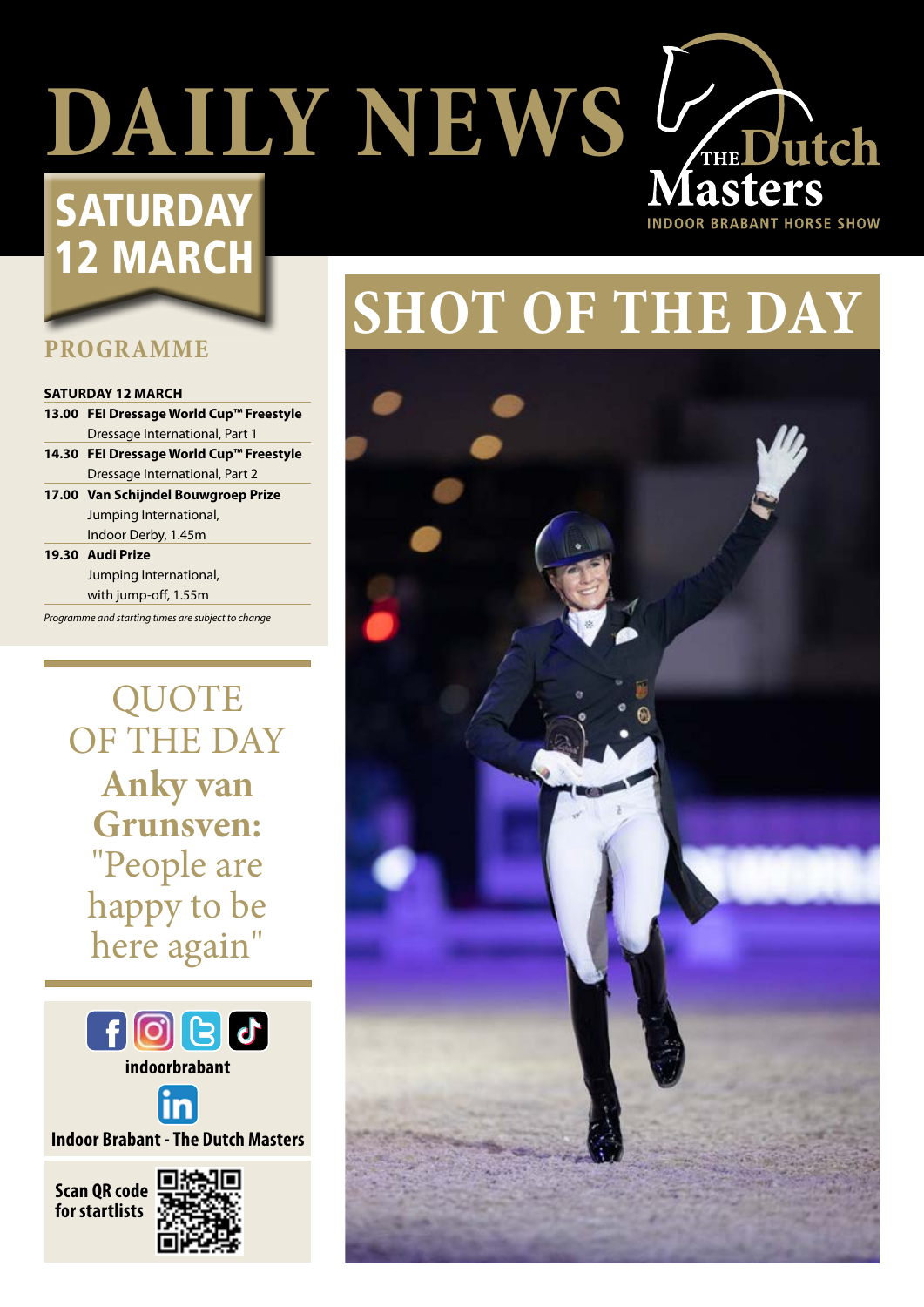#### **DAILY NEWS SATURDAY 12 MARCH**



**Steffi Wiegard Groom of Isabell Werth since 2012**

**What do you like best about this profession:** Working with the horses, they are so grateful. I really love the horses.

**What do you like least about this profession:** Not getting coffee in the morning when I'm at a show.

**Most special moment:** There are many beautiful moments that I have experienced with Isabell, such as the Olympic Games in Rio de Janeiro and Tokyo. There are too many to mention.

**Favourite horse and why:** I like all horses very much but if I have to name a favourite it is Don Johnson, who is retired now. He was the first horse I was looking after when I joined Isabell and he was there when I went to my first show with her.





Olympic champion Jessica von Bredow-Werndl won the FEI Dressage World Cup Grand Prix with her TSF Dalera on Friday. The pair scored 83.553%. The rider, who is expecting her second child by the end of August, was very happy with her horse afterwards. "What a horse, what a great ride today. I am so grateful

to her for another dance to victory." Second place was for Isabell Werth and DSP Quantaz (78.289%) followed by Britain's Charlotte Fry with Dark Legend (76.053%. Best Dutch combination was Dinja van Liere and her Hermès with 74.211%.



The crew of The Dutch Masters is dressed extra nice this year. Tommy Hilfiger(Equestrian) is at least for the next 3 years (2022, 2023, 2024) connected to The Dutch Masters as 'Official Sponsor'.

Tommy Hilfiger went into Equestrian in 2021 to establish the retail network in Europe.

Now in this second year they stepped up their game and started as a supplied sponsor at The Dutch Masters in 2022 for the first time. The CEO of Tommy Hilfiger Equestrian - B&B Sports,

Martin Koller, was present during the first day of The Dutch Masters. "The Netherlands is for us a key market – our headquarters is also in the Netherlands. For us it is important that the event we sponsor is not just the event that is great but also the people around it. We want to show our ambition but also be in the sport and be at the fair. So here we are the supplier of the clothing for crew, have a booth and talk to many people."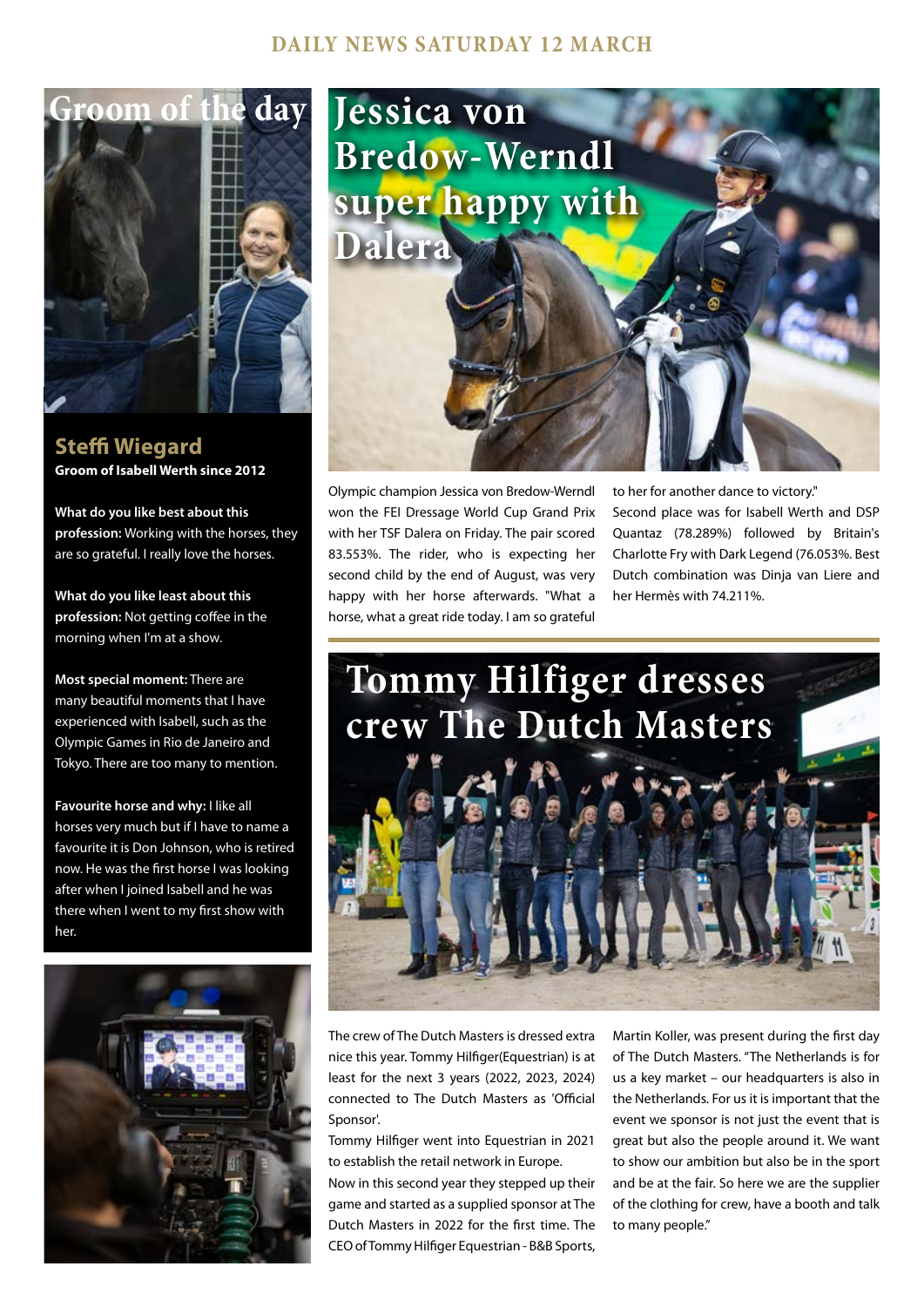#### **DAILY NEWS SATURDAY 12 MARCH**





*Winner NAB Bliksembeveiliging Prize: Leopold van Asten with VDL Groep Iron Z*